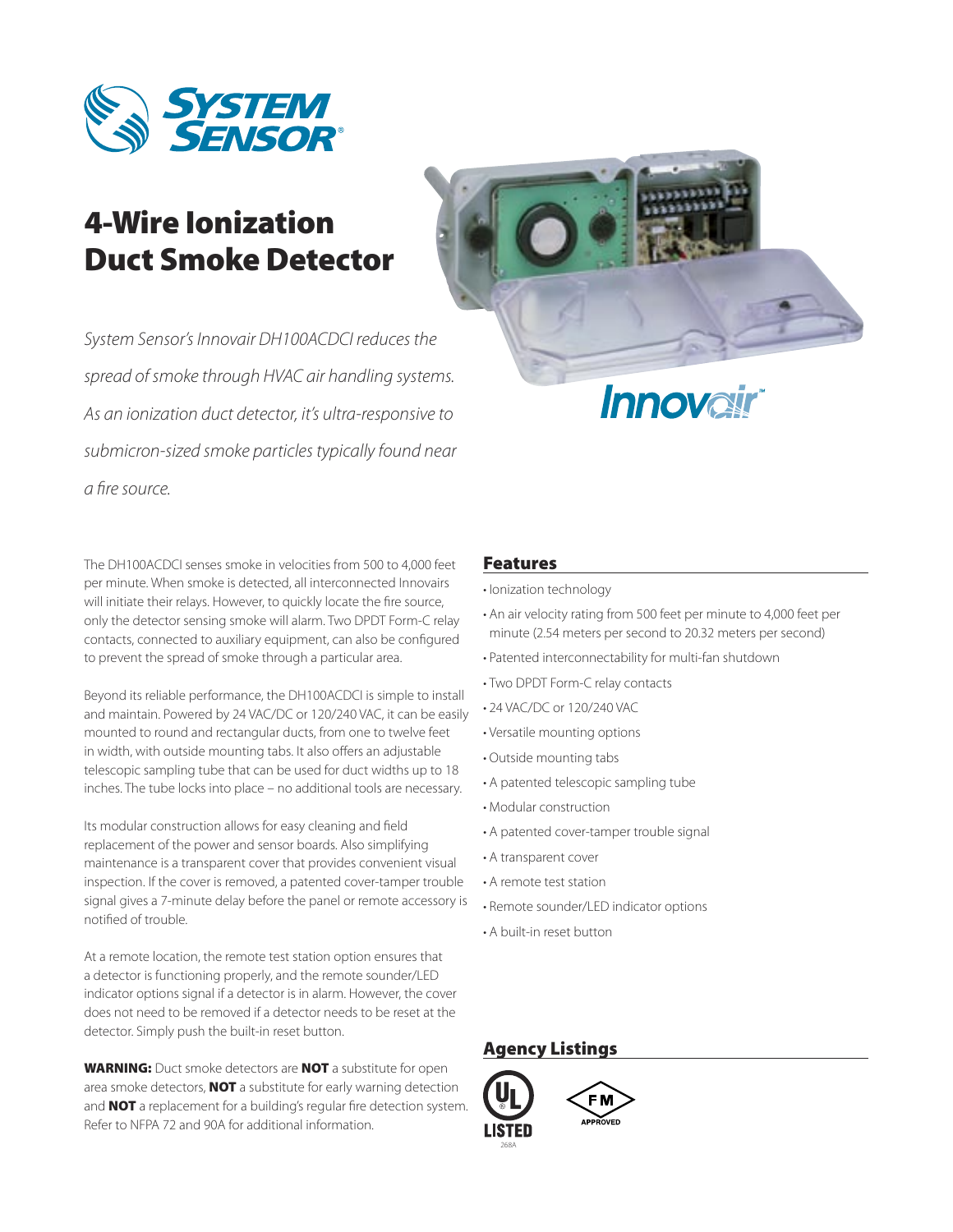## Innovair Duct Smoke Detector Specifications

### **Architectural/Engineering Specifications**

The air duct smoke detector shall be a System Sensor Model DH100ACDCI Series Duct Smoke Detector. The detector housing shall be UL listed per UL 268A specifically for use in air handling systems. The detector shall operate at air velocities of 500 feet per minute to 4000 feet per minute (2.54 to 20.32 meters/ second). The unit shall be capable of controlling up to ten (10) air handling systems when interconnected with other detectors. The detector shall be capable of providing a trouble signal in the event that the front cover is removed. It shall be capable of local testing via magnetic switch or remote testing using the SSK451 Multi-Signaling Accessory or the RTS451KEY Remote Test Station. The unit shall be reset by local reset button or remote test station. The duct smoke detector housing shall incorporate an airtight smoke chamber in compliance with UL 268A, Standard for Smoke Detectors for Duct Applications. The housing shall be capable of mounting to either rectangular or round ducts without adapter brackets. An integral filter system shall be included to reduce dust and residue effects on detector and housing, thereby reducing maintenance and servicing. Sampling tubes shall either be telescoping or be easily installed by passing through the duct housing after the housing is mounted to the duct. The unit shall provide a spacial separation of no less than ¼″ (6.4 mm) and/or a physical barrier between the high and low voltage terminals. The enclosure shall meet all applicable NEC and NFPA standards regarding electrical junction boxes. Terminal connections shall be of the strip and clamp method suitable for 12–18 AWG wiring.

| <b>Physical Specifications</b>                                                                                                                                                                                     |                                                              |                    |                    |                      |  |
|--------------------------------------------------------------------------------------------------------------------------------------------------------------------------------------------------------------------|--------------------------------------------------------------|--------------------|--------------------|----------------------|--|
| <b>Size</b>                                                                                                                                                                                                        | 14%" (37 cm.) Length; 5½" (14 cm.) Width; 234" (7 cm.) Depth |                    |                    |                      |  |
| <b>Shipping Weight</b>                                                                                                                                                                                             | 33/4 lbs. (1.7 kg.)                                          |                    |                    |                      |  |
| <b>Operating Temperature Range</b>                                                                                                                                                                                 | 32° to 120°F (0° to 49°C)                                    |                    |                    |                      |  |
| <b>Operating Humidity Range</b>                                                                                                                                                                                    | 10% to 93% relative humidity non-condensing                  |                    |                    |                      |  |
| <b>Air Duct Velocity</b>                                                                                                                                                                                           | 500 to 4000 ft./min. (2.54 to 20.32 m/sec.)                  |                    |                    |                      |  |
| <b>Electrical Ratings - DH100ACDCLP (Includes Detector)</b>                                                                                                                                                        |                                                              |                    |                    |                      |  |
| Power supply voltage:                                                                                                                                                                                              | 20-29 VDC                                                    | 24 VAC 50-60 Hz    | 120 VAC 50-60 Hz   | 220/240 VAC 50-60 Hz |  |
| Input capacitance:                                                                                                                                                                                                 | 270 µF max.                                                  | $270 \mu F$ max.   | N/A                | N/A                  |  |
| <b>Reset voltage:</b>                                                                                                                                                                                              | 3.0 VDC min.                                                 | 2.0 VAC min.       | 10 VAC min.        | 20 VAC min.          |  |
| <b>Reset time (with RTS451):</b>                                                                                                                                                                                   | .03 to 0.3 sec.                                              | .03 to 0.3 sec.    | .03 to 0.3 sec.    | .03 to 0.3 sec.      |  |
| Reset time (by power down):                                                                                                                                                                                        | 0.6 sec. max.                                                | 0.6 sec. max.      | 0.6 sec. max.      | 0.6 sec. max.        |  |
| Power up time:                                                                                                                                                                                                     | 34 sec. max.                                                 | 34 sec. max.       | 34 sec. max.       | 34 sec. max.         |  |
| Alarm response time:                                                                                                                                                                                               | 2 to 17 sec.                                                 | 2 to 17 sec.       | 2 to 17 sec.       | 2 to 17 sec.         |  |
| <b>Sensitivity Test:</b>                                                                                                                                                                                           | See detector label                                           | See detector label | See detector label | See detector label   |  |
| <b>Current Requirements (Using No Accessories)</b>                                                                                                                                                                 |                                                              |                    |                    |                      |  |
| Max. standby current:                                                                                                                                                                                              | 15 mA                                                        | 35 mA RMS          | 25 mA RMS          | 15 mA RMS*           |  |
| <b>Max. alarm current:</b>                                                                                                                                                                                         | 70 mA                                                        | 125 mA RMS         | 35 mA RMS*         | 25 mA RMS*           |  |
| <b>Contact Ratings</b>                                                                                                                                                                                             |                                                              |                    |                    |                      |  |
| <b>Alarm initiation contacts (SPST):</b>                                                                                                                                                                           | 2.0A @ 30 VAC/DC (0.6 power factor)                          |                    |                    |                      |  |
| <b>Alarm auxiliary contacts (DPDT):</b>                                                                                                                                                                            | 10A @ 30 VDC; 10A @ 250 VAC                                  |                    |                    |                      |  |
| Note: Alarm auxiliary contacts must switch 100mA minimum at 5 VDC. Alarm auxiliary contacts shall not be connected to initiating circuits of control panels. Use<br>the alarm initiation contact for this purpose. |                                                              |                    |                    |                      |  |
| <b>Trouble contacts (SPDT):</b>                                                                                                                                                                                    | 2.0A @ 30 VDC (resistive); 2.0A @ 125 VAC (resistive)        |                    |                    |                      |  |

| <b>Accessory Current Loads at 24 VDC</b> |                   |                |              |  |  |
|------------------------------------------|-------------------|----------------|--------------|--|--|
| <b>Device</b>                            | <b>Standby</b>    | <b>Trouble</b> | <b>Alarm</b> |  |  |
| APA451                                   | 12.5 mA Max.      | n/a            | 30 mA Max.   |  |  |
| <b>PA400</b>                             | 0 <sub>m</sub> A  | n/a            | 15 mA Max.   |  |  |
| <b>RA400Z</b>                            | 0 <sub>m</sub> A  | n/a            | 10 mA Max.   |  |  |
| RTS451/RTS451KEY                         | $12 \text{ mA}^*$ | n/a            | 7.5 mA Max.  |  |  |
| <b>SSK451</b>                            | 5 mA Max.         | 9 mA Max.      | 30 mA Max.   |  |  |

\*Note: When a unit is powered at the 120 VAC or 220/240 VAC input, any combination of accessories may be used such that the given accessory loads are: 60 mA or less in the standby state; 110 mA or less in the alarm state.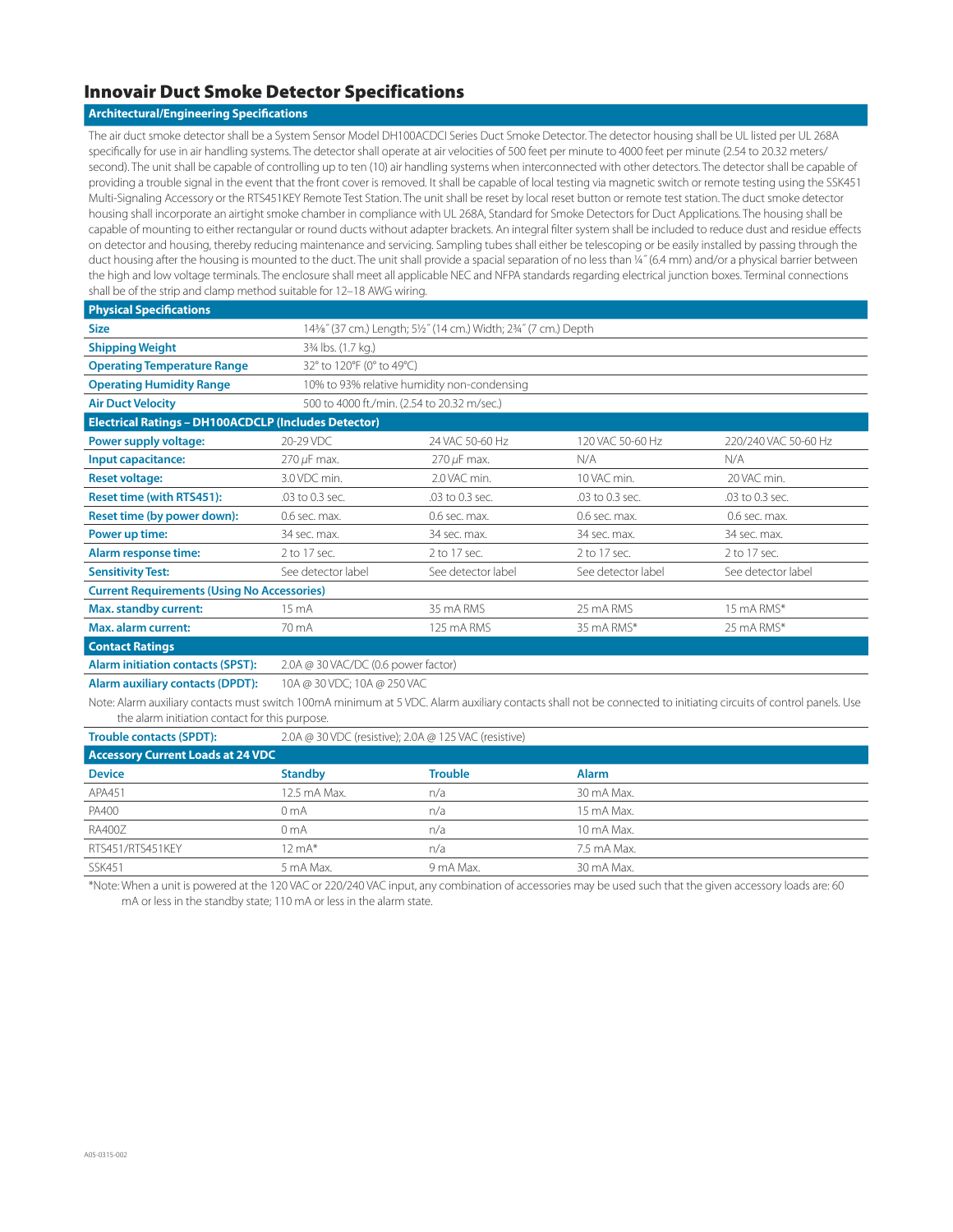## Wiring Guide

#### **System wiring diagram for 4-wire duct smoke detectors**



#### **Wiring diagram for the DH100ACDCI to RTS451/ RTS451KEY and interconnect feature:**



#### **\*NOTE: For RTS451KEY only without a Control Panel.**

#### RTS451 does not have a terminal 6.

NOTE: Wiring diagram shown is for DH100ACDCLP 4-wire duct smoke detector system

equipped without a control panel. NOTE: A trouble condition is indicated when the

green LED is not illuminated.

#### **Wiring diagram for DH100ACDCI to SSK451 and interconnect feature:**



#### Coil Note:

Please note that the magnetic coil supplied with the RTS451/RTS451KEY is not required when these accessories are used with the DH100 detectors. The functionality of the magnetic coil has been designed into the circuitry of the Innovair duct smoke detectors.

#### **Wiring diagram for DH100ACDCI to APA451:**



NOTE: A trouble condition is indicated when the green LED is not illuminated.

## Important Interconnect Notes

- When using the interconnect feature, all interconnected units must be powered with the same, independent supply.
- Polarity must be maintained throughout the interconnect wiring. Connect terminal 12 on unit 1 to terminal 12 on unit 2 and so on. Similarly, connect terminal 1 on unit 1 to terminal 1 on unit 2 and so on.